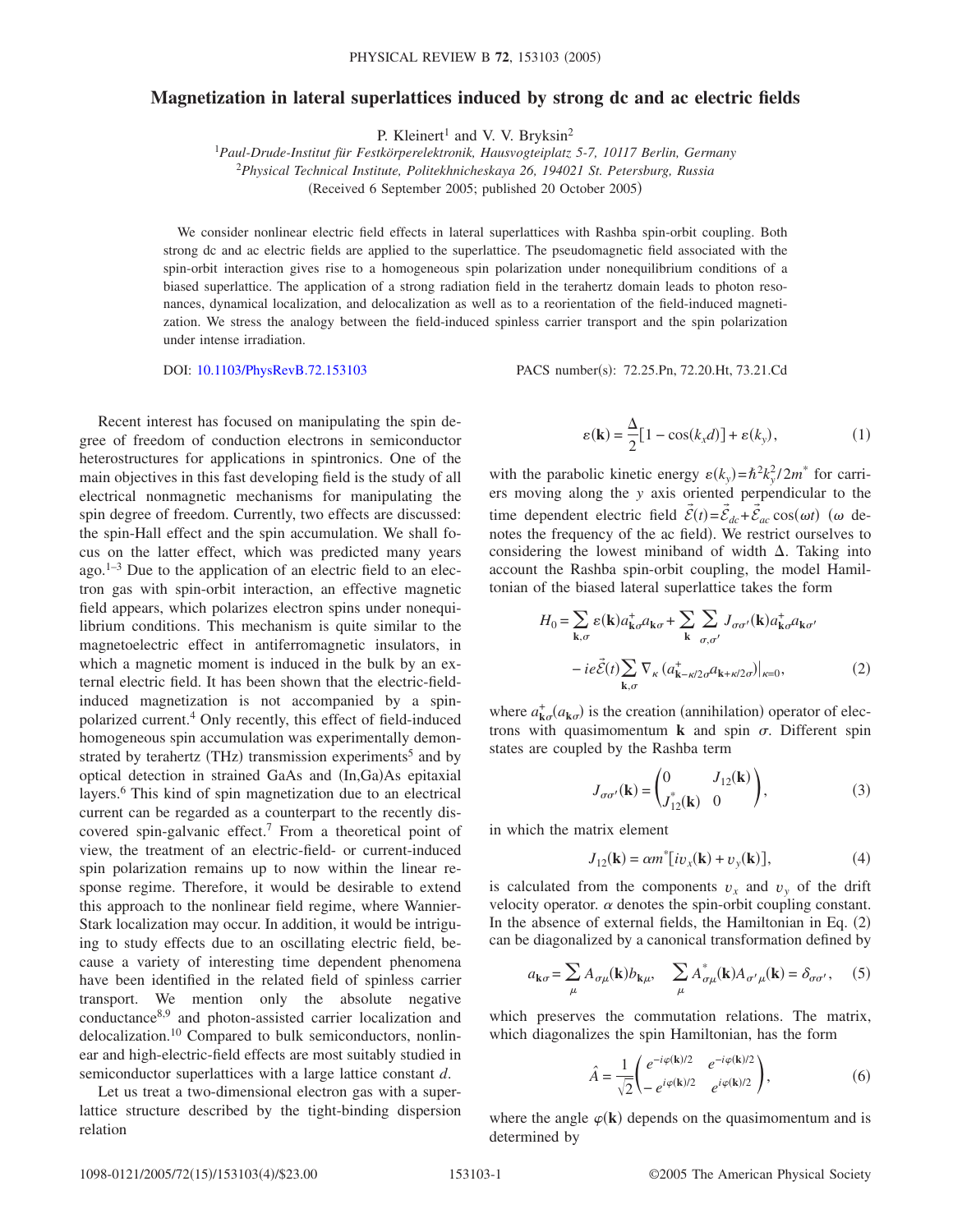$$
\sin[\varphi(\mathbf{k})] = \alpha m^* \frac{\Delta d}{2\hbar} \frac{\sin(k_x d)}{J(\mathbf{k})},\tag{7}
$$

in which the amount of energy splitting due to the spin-orbit interaction is given by

$$
J(\mathbf{k}) = \alpha m^* \sqrt{\left(\frac{\hbar k_y}{m^*}\right)^2 + \left(\frac{\Delta d}{2\hbar} \sin(k_x d)\right)^2}.
$$
 (8)

In the new basis, the Hamiltonian is expressed as

$$
H_0 = \sum_{\mathbf{k}\mu} \varepsilon_{\mu}(\mathbf{k}) b_{\mathbf{k}\mu}^+ b_{\mathbf{k}\mu} - e \vec{\mathcal{E}}(t) \sum_{\mathbf{k}} \mathbf{d}(\mathbf{k}) (b_{\mathbf{k}1}^+ b_{\mathbf{k}2} + b_{\mathbf{k}2}^+ b_{\mathbf{k}1})
$$

$$
- ie \vec{\mathcal{E}}(t) \sum_{\mathbf{k}\mu} \nabla_{\kappa} b_{\mathbf{k}-\kappa/2,\mu}^+ b_{\mathbf{k}+\kappa/2,\mu}|_{\kappa=0}, \tag{9}
$$

with the spin-dependent eigenenergies  $\varepsilon_{\mu}(\mathbf{k}) = \varepsilon(\mathbf{k}) \pm J(\mathbf{k})$ and the dipole moment  $e\mathbf{d}(\mathbf{k}) = e\nabla_{\mathbf{k}}\varphi(\mathbf{k})/2$ . At vanishing electric fields, the Hamiltonian in Eq. (9) becomes diagonal. We shall focus on field-induced spin polarization, which is described by the spin-dependent part of the distribution function  $Tr(\vec{\sigma} \cdot \mathbf{f})$  [with  $\vec{\sigma}$  being the vector of Pauli matrices and **f** the density matrix with the elements  $f_{\sigma\sigma'}(\mathbf{k}|t)$ =  $\langle a_{\sigma}^+(k)a_{\sigma'}(k)\rangle_t$ . The calculation is carried out for the Hamiltonian in Eq. (9) by determining the related density matrix **F** from the kinetic equation

$$
\begin{cases}\n\frac{\partial}{\partial t} - \frac{i}{\hbar} [\varepsilon_{\mu}(\mathbf{k}) - \varepsilon_{\mu'}(\mathbf{k})] + \frac{e\vec{\mathcal{E}}(t)}{\hbar} \nabla_{\mathbf{k}} \right\} F^{\mu'}_{\mu}(\mathbf{k}|t) \\
+ \frac{i e\vec{\mathcal{E}}(t)}{\hbar} \sum_{\mu_1} ' [\mathbf{d}_{\mu_1\mu}(\mathbf{k}) F^{\mu'}_{\mu_1}(\mathbf{k}|t) - \mathbf{d}_{\mu'\mu_1}(\mathbf{k}) F^{\mu_1}_{\mu}(\mathbf{k}|t)] \\
= \sum_{\mathbf{k}'} \sum_{\mu_1\mu_2} F^{\mu_1}_{\mu_2}(\mathbf{k'}|t) W^{\mu_1\mu'}_{\mu_2\mu}(\mathbf{k'}, \mathbf{k}).\n\end{cases} (10)
$$

We concentrate on scattering processes accompanied by small momentum transfers, when only the scattering in and out probabilities  $W_{11}^{11}$ ,  $W_{22}^{22}$ ,  $W_{11}^{22}$ , and  $W_{22}^{11}$  are relevant (in the extreme case, all other matrix elements vanish). Applying the canonical transformation in Eq.  $(5)$  to the density matrix  $f$ , we obtain the following relationship between the spindependent distribution functions of the original Hamiltonian in Eq. (2) and its canonically transformed version in Eq. (9)

$$
f_x(\mathbf{k}|t) = -\sin[\varphi(\mathbf{k})]F_y(\mathbf{k}|t) + \cos[\varphi(\mathbf{k})]F_z(\mathbf{k}|t)
$$

$$
f_y(\mathbf{k}|t) = \cos[\varphi(\mathbf{k})]F_y(\mathbf{k}|t) - \sin[\varphi(\mathbf{k})]F_z(\mathbf{k}|t)
$$

$$
f_z(\mathbf{k}|t) = F_x(\mathbf{k}|t).
$$
(11)

Due to symmetry properties with respect to the **k** dependence, the electric fields induce only a nonvanishing spin polarization for the *y* component of the density matrix  $f_y$  $=\sum_{\mathbf{k}}\langle f_y(\mathbf{k}|t)\rangle$  (with  $\langle \ldots \rangle$  denoting the time average over the period  $2\pi/\omega$ ). According to Eq. (11),  $f_y(\mathbf{k}|t)$  contains two quite different contributions. The first one is proportional to the off-diagonal element  $F_y$  of the density matrix and results from the electric-field-induced tunneling between different spin states within the basis of the Hamiltonian in Eq. (9).

This term, which disappears in the ohmic electric field region, describes quantum effects due to resonant tunneling between spin-orbit split states. It appears to be much smaller than the second contribution to  $f_{\nu}$ , which is obtained from the diagonal elements of the density matrix expressed by the eigenstates of the spin Hamiltonian. For a two-dimensional electron gas [for which sin  $\varphi(\mathbf{k}) = k_x / |\mathbf{k}|$ ], we obtain from this contribution the result derived previously $3,4$  for a constant electric field  $\mathcal E$  within a linear response approach. Indeed, making use of the antisymmetric part of the distribution functions for zero temperature  $(T=0)$  and restricting the expansion to lowest order in the spin-orbit coupling constant  $\alpha$ , we obtain  $f_y = \alpha m^* a^2 e \mathcal{E} \tau / (2 \pi \hbar^2)$ , with *a* being the lattice constant of the 2 DEG and  $\tau$  an effective scattering time. We proceed by focusing on the quasiclassical limit, when the spin-splitting energy is larger than the level width  $[\hbar/2\tau]$  $\langle J(k_F), k_F \rangle$  denotes the Fermi momentum so that the off diagonal elements  $F_x$ ,  $F_y$  in Eqs. (10) and (11) can be neglected. Switching to the Wannier-Stark ladder representation by a discrete Fourier transformation $11$ 

$$
F_z(\mathbf{k}|t) = \sum_{l=-\infty}^{\infty} e^{ilk_x d} F_z(l, k_y|t),
$$
 (12)

we obtain from Eqs.  $(7)$  and  $(11)$  the following result for the magnetization in the *y* direction

$$
f_y = -\alpha m^* \frac{\Delta d}{2\hbar} \sum_{k_x, k_y} \sum_l e^{ilk_x d} \frac{\sin(k_x d)}{J(k_x, k_y)} \langle F_z(l, k_y | t) \rangle. \tag{13}
$$

The time—averaged *z* component of the distribution function  $F<sub>z</sub>$  is calculated from Eq. (10). The rigorous solution of this equation can only be performed numerically. However, in order to demonstrate some main physical results, we shall carry out the calculations analytically. For simplicity, let us, therefore, adopt the simple relaxation-time approximation. Although this approximation is useful for elastic scattering, it allows a treatment of high-field effects only in a rather nonrigorous fashion because only inelastic scattering can dissipate the energy provided by the electric field. Therefore, the relaxation-time approximation is an oversimplification of the different scattering processes taking place in a real structure. Nevertheless, several authors $12-14$  have demonstrated that nonlinear carrier transport under THz irradiation can be very well described within this approximation, when compared to the corresponding results obtained from a full scale Monte Carlo simulation. Adopting this approximation, we obtain in the quasiclassical case

$$
\left(\frac{\partial}{\partial t} + \frac{e\vec{\mathcal{E}}(t)}{\hbar} \nabla_{\mathbf{k}}\right) F_z(\mathbf{k}|t) = -\frac{1}{\tau} [F_z(\mathbf{k}|t) - F_z^{(dc)}(\mathbf{k})], \quad (14)
$$

where the unknown function  $F_z^{(dc)}$  (**k**) is chosen in such a way that at vanishing ac field a distribution function is recovered that governs the behavior under constant bias. This modification of the relaxation-time approximation was introduced and thoroughly discussed in Ref. 15. The main physical effect that arises beyond this approximation is field-induced tunneling, which leads to spin depolarization at tunneling resonances.16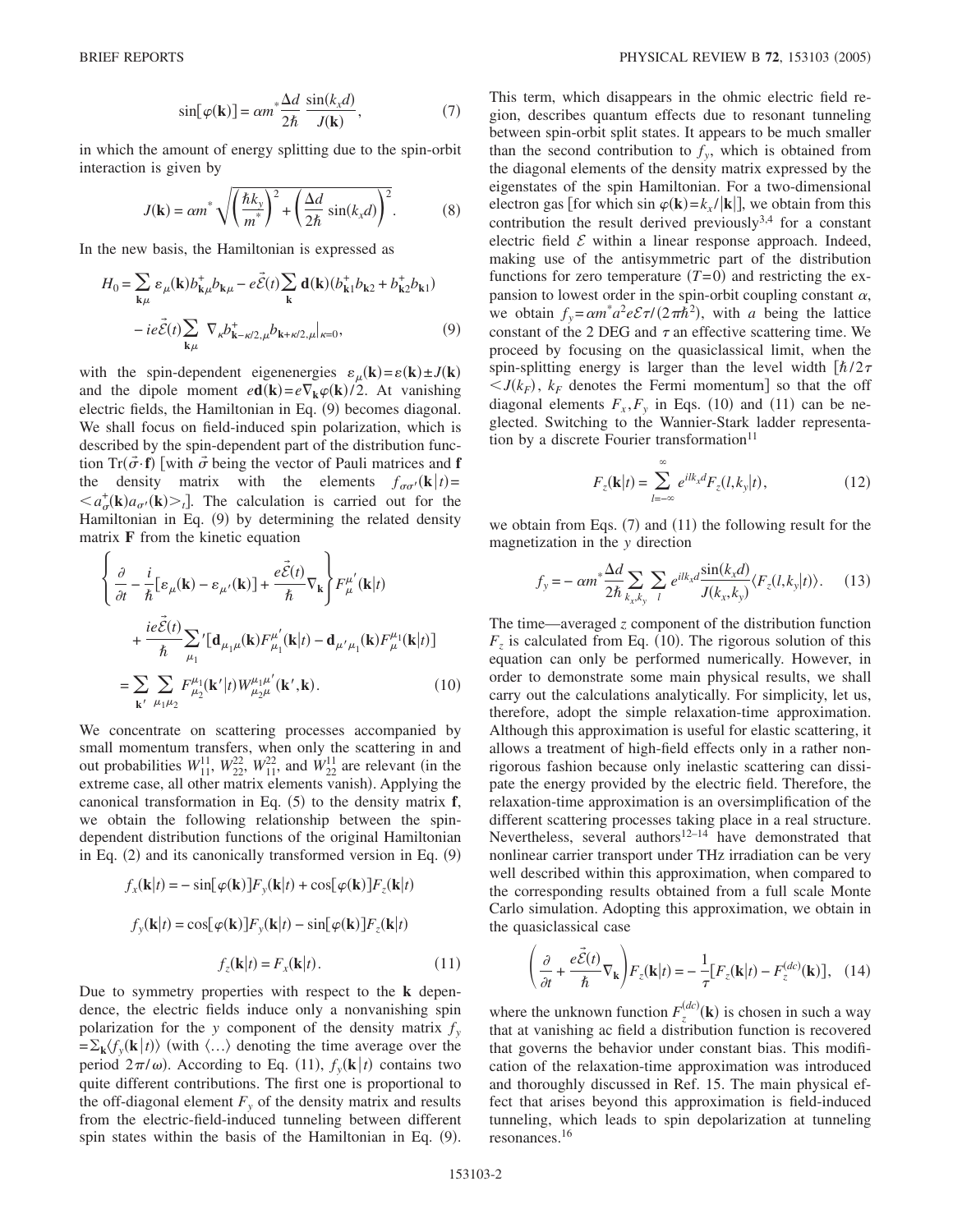

FIG. 1. Spin polarization  $f_y$  as a function of  $\mathcal E$  for  $\Omega_{ac}/\omega=0$ (dashed line), 1 (thin solid line), and 2 (thick solid line). Parameters used in the calculation are:  $\tau = 1$  ps,  $T = 4$  K,  $\Delta = 100$  meV, and  $\hbar \alpha$  $= 5 \times 10^{-9}$  eV cm. The ac field has the frequency of  $v_{ac} = 1$  THz, and the Fermi energy is given by  $\varepsilon_F$ = 100 meV. The dashed vertical line indicates the maximum at  $\Omega_{dc} \tau = 1$  and the position of photon resonances are marked by vertical solid lines. The low-field result of a two-dimensional electron gas is shown by the dash-dotted line.

Taking into account the periodic boundary condition  $F_z(\mathbf{k}|t+2\pi/\omega) = F_z(\mathbf{k}|t)$ , Eq. (14) is easily solved by

$$
\langle F_z(l,k_y|t) \rangle = F_z^{(dc)}(l,k_y) \sum_{j=-\infty}^{\infty} \frac{J_j^2(l\Omega_{ac}/\omega)}{i(l\Omega_{dc} + j\omega)\tau + 1},\qquad(15)
$$

with  $J_i$  denoting the Bessel function and  $\Omega_{dc}[\Omega_{ac}]$  are the Bloch frequencies  $e \mathcal{E}_{dc} d/\hbar [e \mathcal{E}_{ac} d/\hbar]$ . Our final-result for the field-induced spin accumulation is obtained from Eqs. (13) and (15). Note that the Rashba coupling has a particular symmetry that is not observed, e.g., for Luttinger-type spin-orbit systems.<sup>17</sup> As a consequence, nonvanishing contributions to the *l* sum occur only for odd integers *l*. The main *l*= 1 contribution to the field-induced spin polarization is expressed by

$$
f_{y} = \sum_{j} J_{j}^{2} \left( \frac{\Omega_{ac}}{\omega} \right) f_{y}^{(dc)} (\Omega_{dc} + j\omega), \qquad (16)
$$

where  $f_{y}^{(dc)}(\Omega_{dc})$  denotes the magnetization due to a constant dc electric field alone. This representation has an interesting analogy in the theory of photon-assisted spinless carrier transport, where it is known to be the Tien-Gordon<sup>18</sup> or Tucker<sup>19</sup> formula for the current density. This similarity results from the fact that in spinless carrier transport also the *l*= 1 component of the carrier distribution function plays the most important role. Therefore, qualitatively similar results are expected to occur both in the photon-assisted spin accumulation and carrier transport. This expectation is supported by numerical results for the field-dependent spin polarization shown in Fig. 1. The model calculation was carried out for a miniband width of  $\Delta = 100$  meV. For weakly coupled superlattices  $(\Delta/\hbar\Omega_{dc} \le 1)$ , in which sequential tunneling occurs, a field-induced spin polarization is not efficient. For simplicity, we replaced  $F_z^{(dc)}$  by the Fermi function. In Fig. 1, the

dashed line shows the spin accumulation  $f<sub>v</sub>$  induced by a dc electric field without any irradiation  $(\Omega_{ac} = 0)$ . This curve exhibits a maximum at  $\Omega_{dc} \tau = 1$  (marked by the vertical dashed line) and decreases at higher field strengths according to  $f_y$  $\sim 1/\mathcal{E}_{dc}$ . This decrease is due to Wannier-Stark localization of carriers under strong dc electric fields. The dash-dotted line shows the field-induced spin polarization of the related two-dimensional electron gas, which was previously derived<sup>3</sup> for the ohmic region. In the linear response regime, the spin polarization is much larger in the superlattice than in the two-dimensional electron gas. When in addition to the dc electric field, the sample is exposed to a radiation field, photon resonances appear in the spin polarization at dc field strengths determined from  $l\Omega_{dc} = j\omega$  as indicated by vertical lines in Fig. 1 for  $l=1$  and  $j=1,2,3$ . Resonances for  $l>1$ appear as weak shoulders in the solid curves of Fig. 1. The most interesting effect, however, occurs when the field strength of the THz irradiation becomes sufficiently strong (thick solid line in Fig. 1). In this case, a field-induced reorientation of the homogeneous magnetization appears at low dc field strengths. In this region, the energy provided by the radiation field is used by the carriers to align the spins oppositely to the direction that is fixed by the pseudomagnetic field of the spin-orbit interaction. This reorientation of the magnetization expressed by negative values for  $f<sub>y</sub>$  has its complete analogy in the field of spinless carrier transport by the appearance of absolute negative currents, which are observed, whenever carriers travel against the dc field direction by exploiting the energy supplied by the radiation field. $8,9$  As shown in Fig. 1 by the thick solid line, the spin flip induced by the strong THz irradiation occurs under resonance condition  $\Omega_{dc} = \omega$ . This analogy between effects observed in two quite different research fields such as field-induced carrier transport and spin polarization even goes one step further, since dynamical localization and delocalization studied in the transport theory<sup>10</sup> have also their correspondence in the fieldinduced spin polarization governed by Eq. (13). Due to dynamical delocalization, the THz-mediated spin polarization can exceed the values that result from a dc electric field alone. At other dc field strengths, dynamical localization leads to spin depolarization. The field dependence of the magnetization as illustrated in Fig. 1 qualitatively agrees with results obtained previously for the current density.<sup>8,9</sup> The main quantum effect, which is not included in our approach, results from the off-diagonal elements of the density matrix  $F_{\mu\mu'}$  that gives rise to field-induced tunneling resonances and an associated spin depolarization.

The radiation-induced switching between the local maximum and minimum of the magnetization is of the same order of magnitude as the effect of a dc electric field alone namely of about 0.1%. Although the predicted field-induced homogeneous magnetization is not very pronounced, it should be sufficiently large to be measurable by optical techniques. For systematic studies of ac and dc electric-field-induced spin polarization in strongly coupled lateral superlattices, a freeelectron laser can be used as a continuous tunable source in the THz domain.

In conclusion, we developed a quasiclassical approach to treat the electric-field-induced spin polarization in lateral superlattices. The application of a strong dc electric field to the